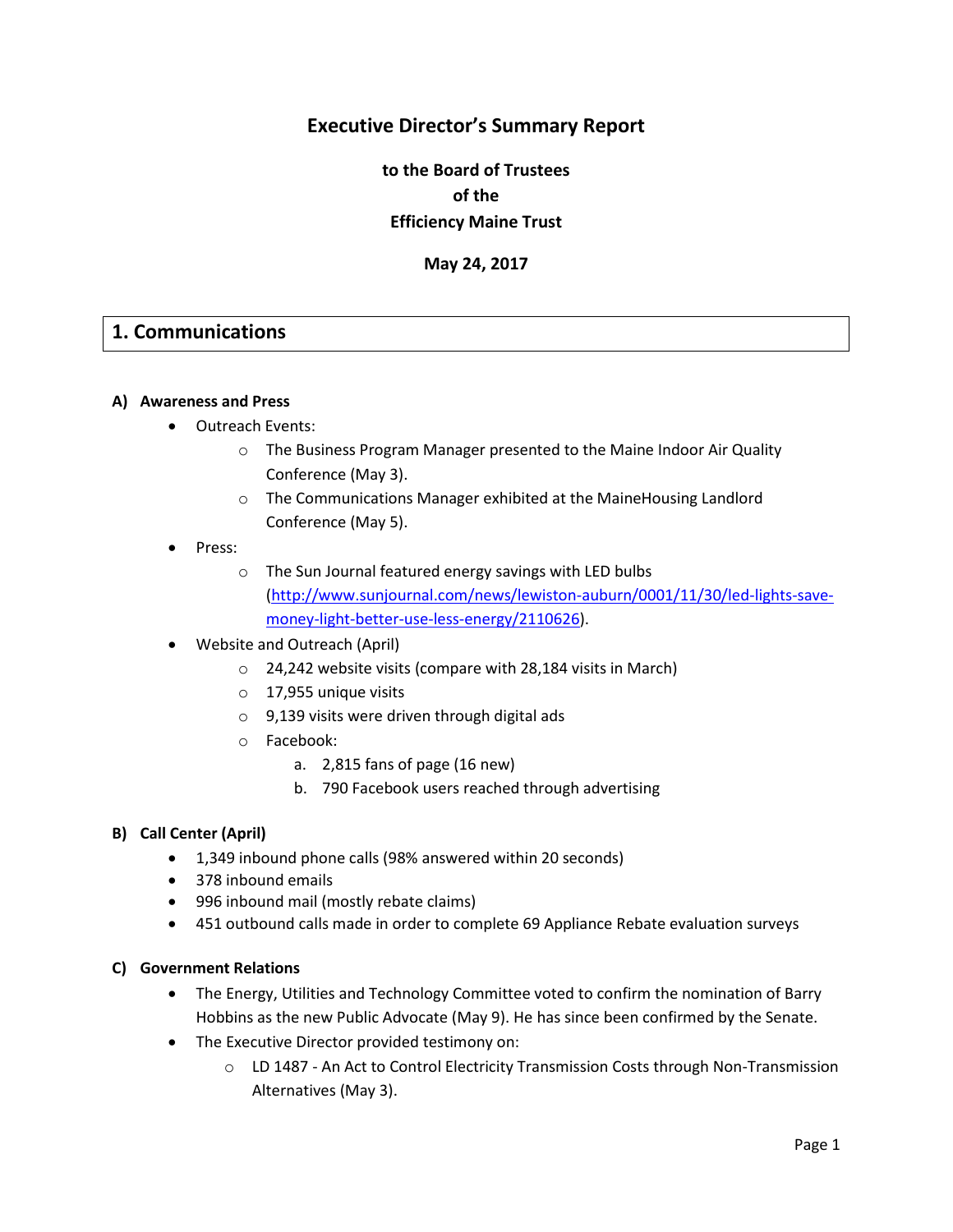- o LD 1513: An Act to Provide for Affordable Long-Term Energy Prices in Maine (May 3).
- o LD 1373: An Act to Protect and Expand Access to Solar Power in Maine (May 4).
- o LD 1475: An Act to Reduce Child Poverty by Leveraging Investments in Families Today (May 8).
- o LD 1313: An Act to Establish Energy Policy in Maine (RGGI funding) (May 11).
- o LD 1515: An Act to Reduce Electric Rates for Maine Businesses by Amending the Laws Governing Spending from the RGGI Trust Fund (May 11).
- o LD 131: An Act to Protect the Biomass Industry (May 16).
- EMT Staff is monitoring the discussion and progress on:
	- o LD 260: An Act to Create the Maine Energy Office.
	- o LD 822: An Act to Ensure Fairness Among Large Consumers of Natural Gas.
	- o LD 1392: An Act to Allow Municipalities to Opt Not to Enforce the Maine Uniform Building and Energy Code.
	- o LD 1482: An Act to Implement the Recommendations of the Right to Know Advisory Committee Concerning Existing Public Records Exceptions.
- PUC Activities:
	- $\circ$  The Evaluations Manager gave a presentation to the PUC on the Trust's Technical Reference Manuals (May 10).
	- $\circ$  Staff attended a hearing on the Conservation Voltage Reduction stipulation (May 22).
	- $\circ$  PUC Staff issued an examiners report on the two Triennial Plan outstanding issues that were reserved for litigation. The issues concern implementation of natural gas conservation programs. Efficiency submitted limited comments on the PUC Staff's recommendations.
	- $\circ$  PUC Staff issued an examiners report that recommends rejecting the stipulation signed by the parties in the Triennial Plan's Phase II low income issues docket.

# **2. Program Highlights<sup>1</sup>**

 $\overline{\phantom{a}}$ 

## **A) C&I Prescriptive (CIP) Program – Electric Measures**

- Growth in weekly incentive payments and pipeline (pending projects) continues. The current pipeline is worth \$4,333,106 in incentives.
- Pre-approved 43 projects submitted for the Classroom Lighting Promotion, which represents \$1,007,665 in additional incentives. Of these, 24 projects (\$381,680 of incentives) have been paid to date. Other projects are awaiting invoices or in queue for review.

 $1$  The Updated Financials table reported for each Program reflects data pulled from the Trust's financial management system as of mid-month; the Summary Program Update table is pulled from the Efficiency Maine project tracking database as of May 19, 2017.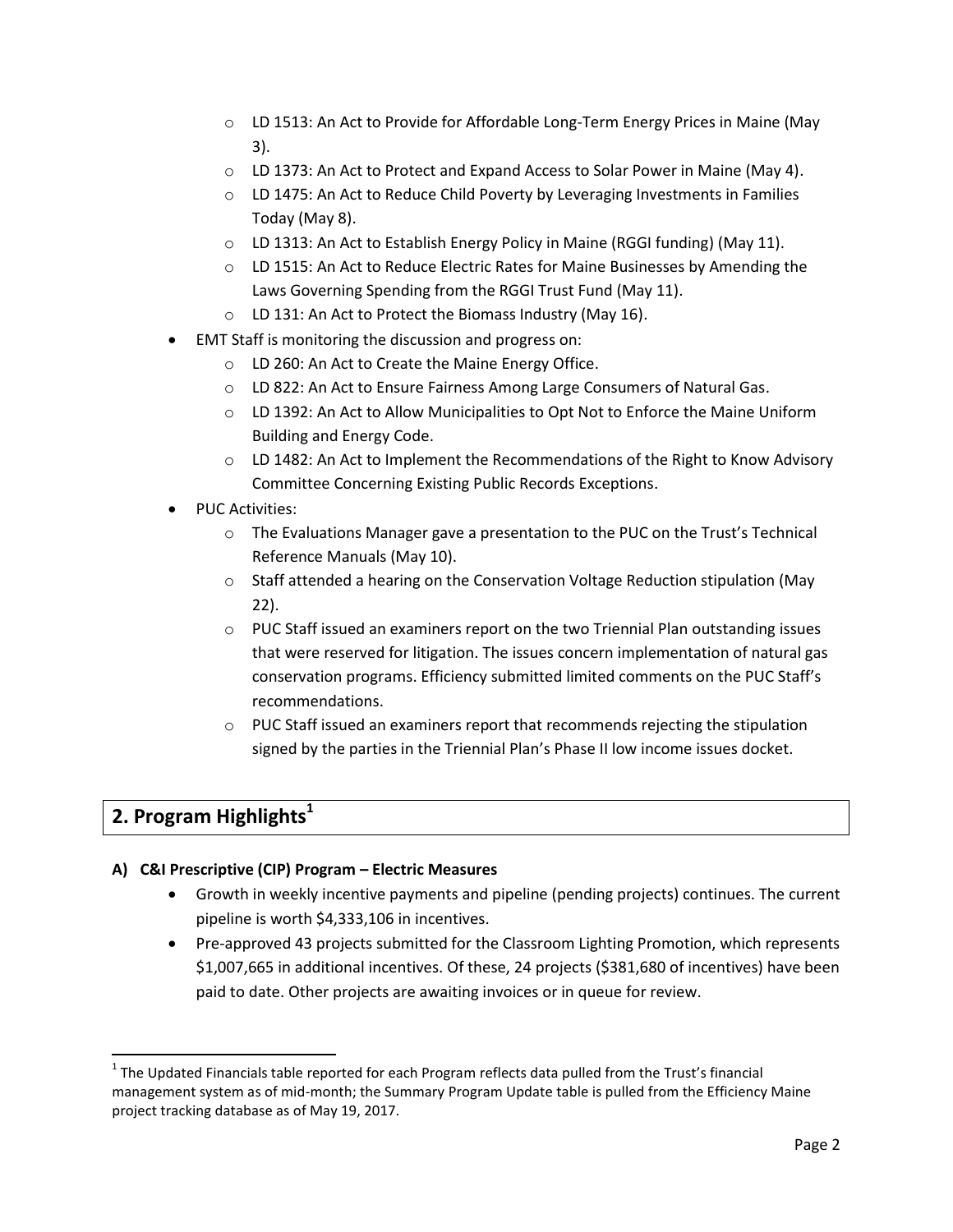- Pre-approved 16 projects to date for the Automobile Parking Lot Lighting Promotion (to replace 1000W metal halides), which represents \$332,280 in additional incentives.
- The program continues to host monthly webinars for Qualified Partners:
	- i. The program now has 730 Current Qualified Partner companies (including 888 individuals), representing an increase of 40 new companies within the last month.
	- ii. An Annual Qualified Partner Certification is scheduled for June, which offers five onsite sessions and webinar options to review the FY2018 program.



## **C&I Prescriptive Program Electric Measures Pipeline**

**C&I Prescriptive Program Electric Measures Incentives Paid**



| <b>Updated Financials</b> | Program<br>Investment |
|---------------------------|-----------------------|
| FY2017 Program Budget     | \$8,574,935           |
| $7/1$ to 4/30 Spending    | \$3,881,398           |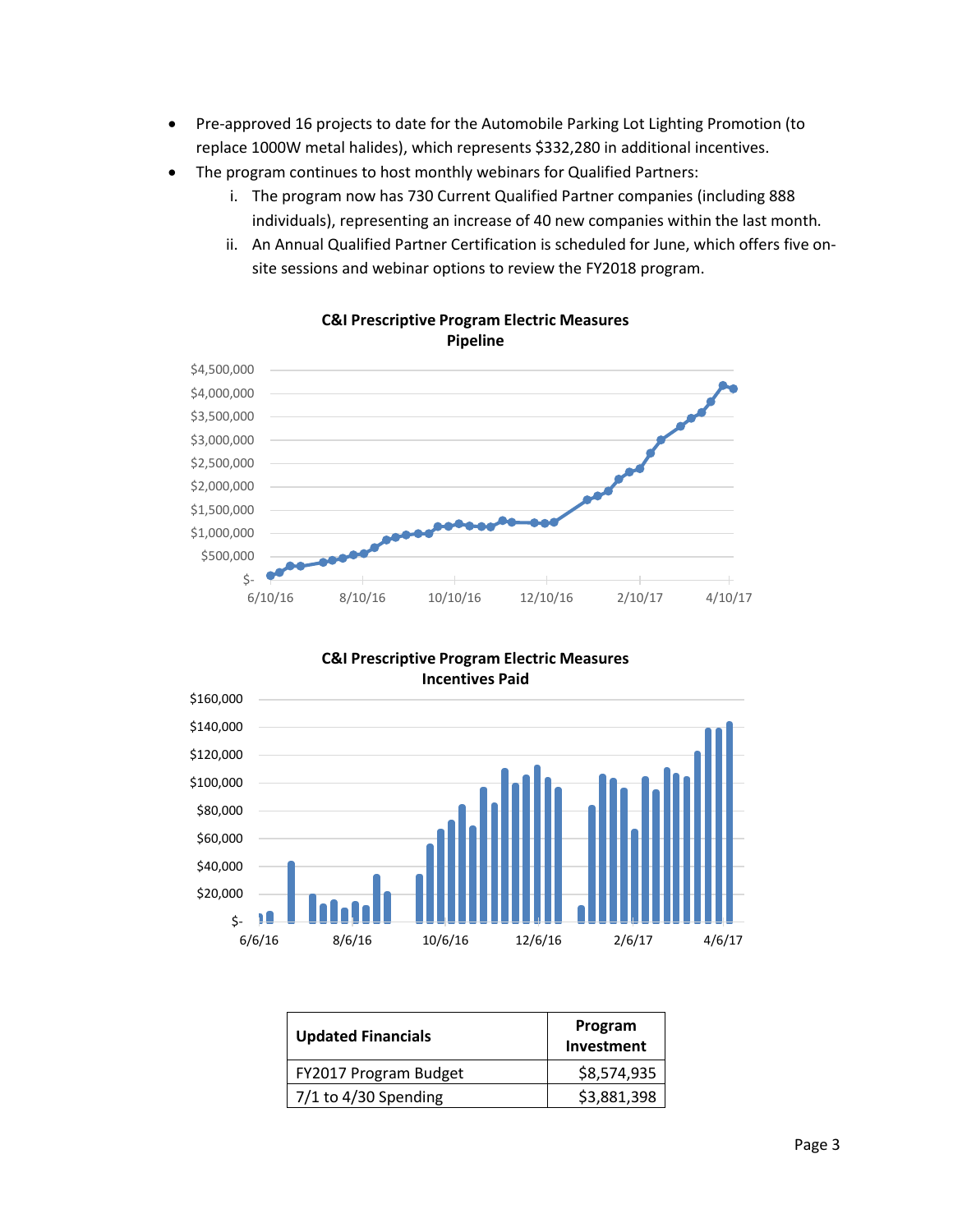| Percent of Budget Spent to Date | 45% |
|---------------------------------|-----|
| Percent of Year Passed          | 83% |

| <b>Summary Program Update</b> | kWh Savings | <b>Participants</b> |
|-------------------------------|-------------|---------------------|
| Start of fiscal year to 3/31  | 12,582,042  | 1.020               |

| Project Type (through 3/31)          | <b>Participants</b> |
|--------------------------------------|---------------------|
| <b>Lighting Solutions</b>            | 678                 |
| <b>Heating and Cooling Solutions</b> | 318                 |
| <b>Compressed Air Solutions</b>      | フハ                  |

#### **B) C&I Prescriptive Program – Natural Gas Measures**

- The current pipeline is worth \$344,999 in incentives.
- Restaurant Spray Nozzle promotion continues and the team has sent 356 nozzles to date.
- Planning on some Natural Gas measures moving into the Heating Solutions Distributor Discount program for FY2018.



#### **C&I Prescriptive Program Natural Gas Measures**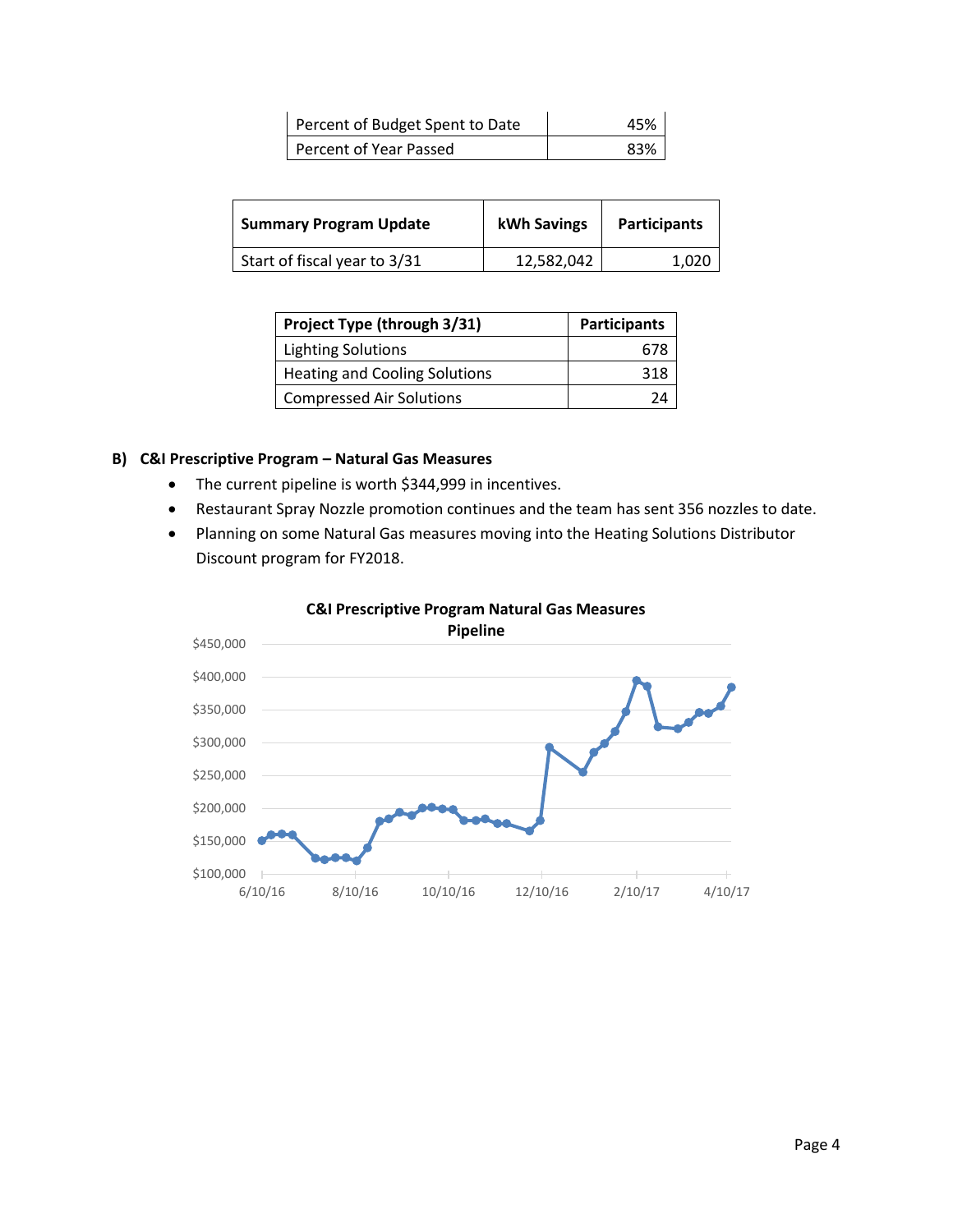

#### **C&I Prescriptive Program Natural Gas Measures Incentives Paid**

| <b>Updated Financials</b>       | Program<br>Investment |
|---------------------------------|-----------------------|
| FY2017 Program Budget           | \$1,255,720           |
| 7/1 to 4/30 Spending            | \$481,788             |
| Percent of Budget Spent to Date | 38%                   |
| Percent of Year Passed          | 83%                   |

| <b>Summary Program Update</b> | <b>MMBtu</b><br><b>Savings</b> | <b>Participants</b> |
|-------------------------------|--------------------------------|---------------------|
| Start of fiscal year to 3/31  | 19.284                         | 48                  |

## **C) C&I Prescriptive Program – All Fuels (e.g., Oil) Measures / Heating Solutions**

- The current pipeline is worth \$472,744 in incentives. The pipeline continues to grow with boiler ancillary equipment installations.
- Launched the Heating Solutions Distributor Discount Program (mid-stream) in late March.
	- i. There are 31 current locations under MOU.
	- ii. Two installations have been submitted from distributors.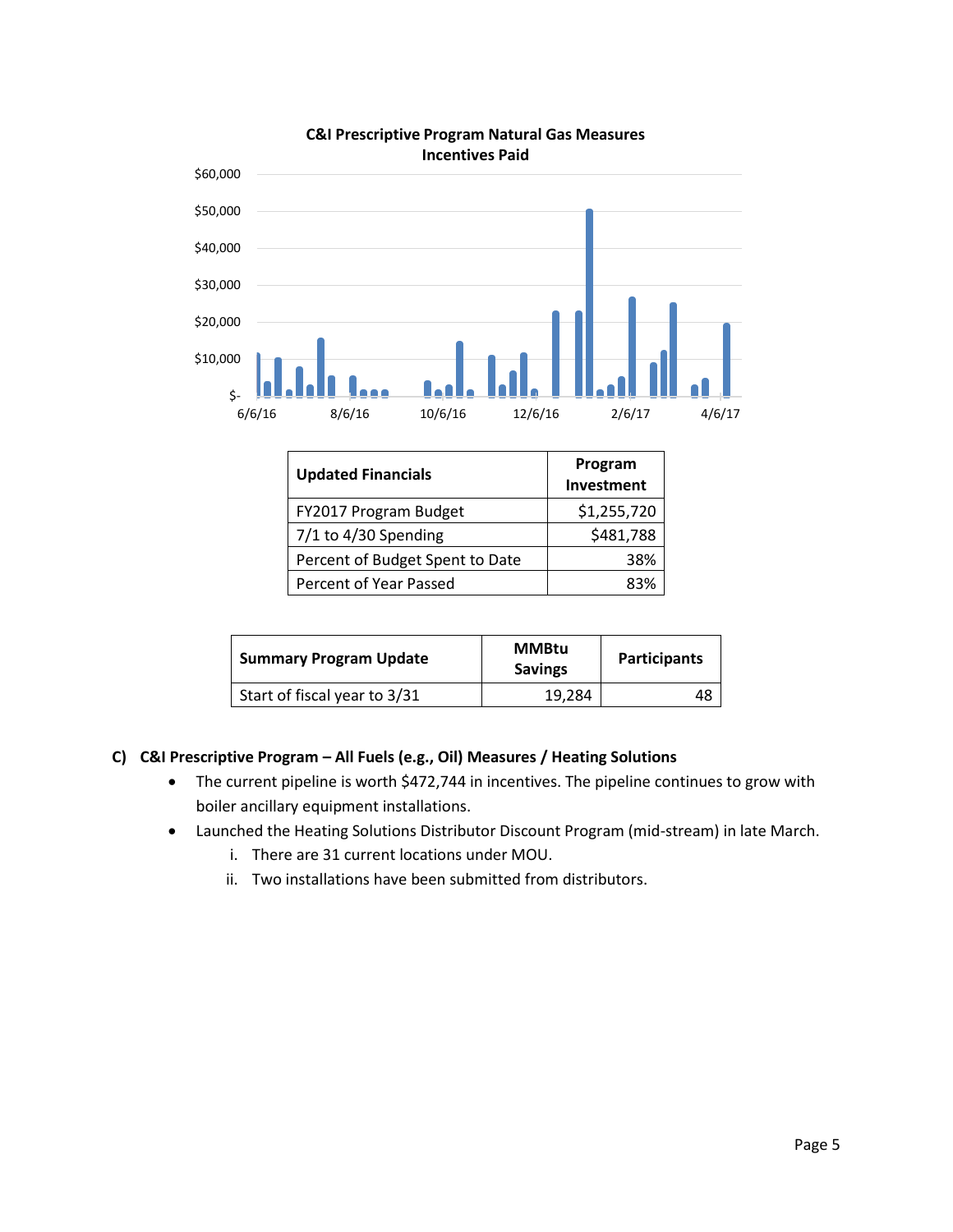





| <b>Updated Financials</b>       | Program<br>Investment |
|---------------------------------|-----------------------|
| FY2017 Program Budget           | \$1,139,855           |
| $7/1$ to $4/30$ Spending        | \$595,348             |
| Percent of Budget Spent to Date | 52%                   |
| Percent of Year Passed          | <b>830Y</b>           |

| <b>Summary Program Update</b> | <b>MMBtu</b><br><b>Savings</b> | <b>Participants</b> |
|-------------------------------|--------------------------------|---------------------|
| Start of fiscal year to 3/31  | 22.443                         |                     |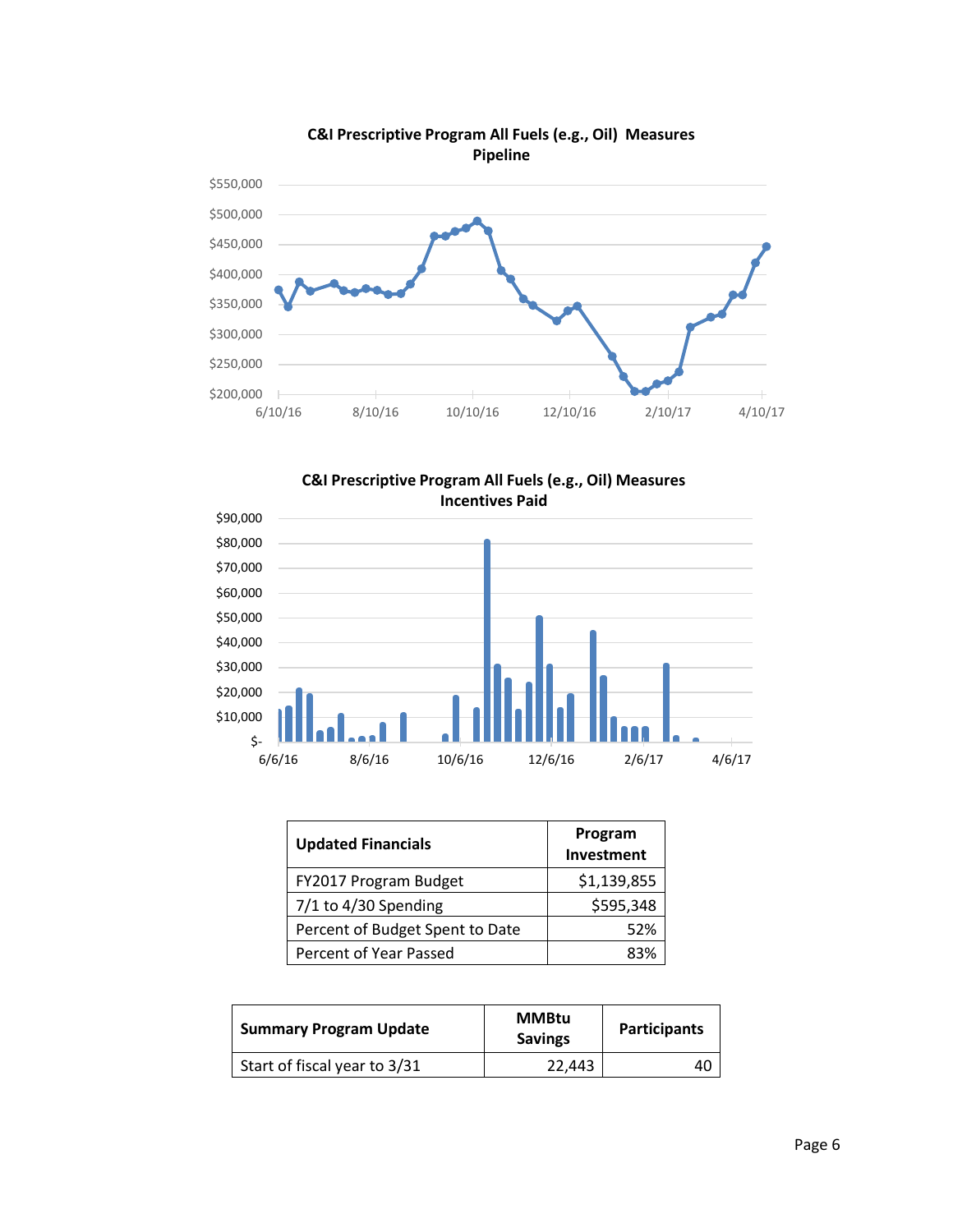#### **D) C&I Custom Program**

- Since the last Board meeting, the pipeline of small custom projects has grown modestly, adding 6 new projects worth \$347,500 in incentives. The total small custom pipeline now consists of 31 projects worth \$1.43 million in incentives.
- The Review Committee did not meet in April. The next meeting is scheduled for June 1.
- The limited-time bonus incentive for Distributed Generation projects (closed May 1) drove considerable interest in the Program. Staff received 10 project applications, 8 of which are likely to move forward to the Review Committee. These 8 projects are worth \$3.14 million in incentives (adjusted for probability of close).
- Due to declining Regional Greenhouse Gas Initiative (RGGI) revenues, the Program is no longer offering incentives for "other fuels" projects in FY2017. The Program's remaining RGGI budget (~\$1 million) will be reserved for potential reallocation to HESP in FY2018 (pending passage of LD 1313 at the Legislature, which relaxes EMT's statutory requirement to split RGGI funds 50-50 between residential and commercial programs).

| <b>Updated Financials</b>       | Program<br>Investment |
|---------------------------------|-----------------------|
| FY2017 Program Budget           | \$17,200,113          |
| $7/1$ to $4/30$ Spending        | \$5,272,836           |
| Percent of Budget Spent to Date | 31%                   |
| Percent of Year Passed          | <b>830.</b>           |

| <b>Additional Details on FY 2017 Financials</b> | Program<br>Investment |
|-------------------------------------------------|-----------------------|
| Encumbrances (under contract)                   | \$4,578,955           |
| Awards (pending contracts)                      | \$500,000             |
| Pipeline                                        | \$3,330,892           |
| Total Expenditures, Encumbrances, Awards &      | \$13,682,683          |
| Pipeline                                        |                       |
| Percent of Budget                               | 80%                   |

| <b>Summary Program Update</b> | <b>MMBtu</b><br><b>Savings</b> | kWh Savings | <b>Participants</b> |
|-------------------------------|--------------------------------|-------------|---------------------|
| Start of fiscal year to 3/31  | 193,315                        | 15,861,169  |                     |

## **E) Small Business Initiative**

- Currently have 4 participating contractors on board (Subcontractor Agreements signed) for Region 7; continuing discussions with additional contractors for Region 7.
- The delivery team has been working with Gilman representatives from the Biddeford and Portland locations to support their ramp up to supply materials for Region 7 projects.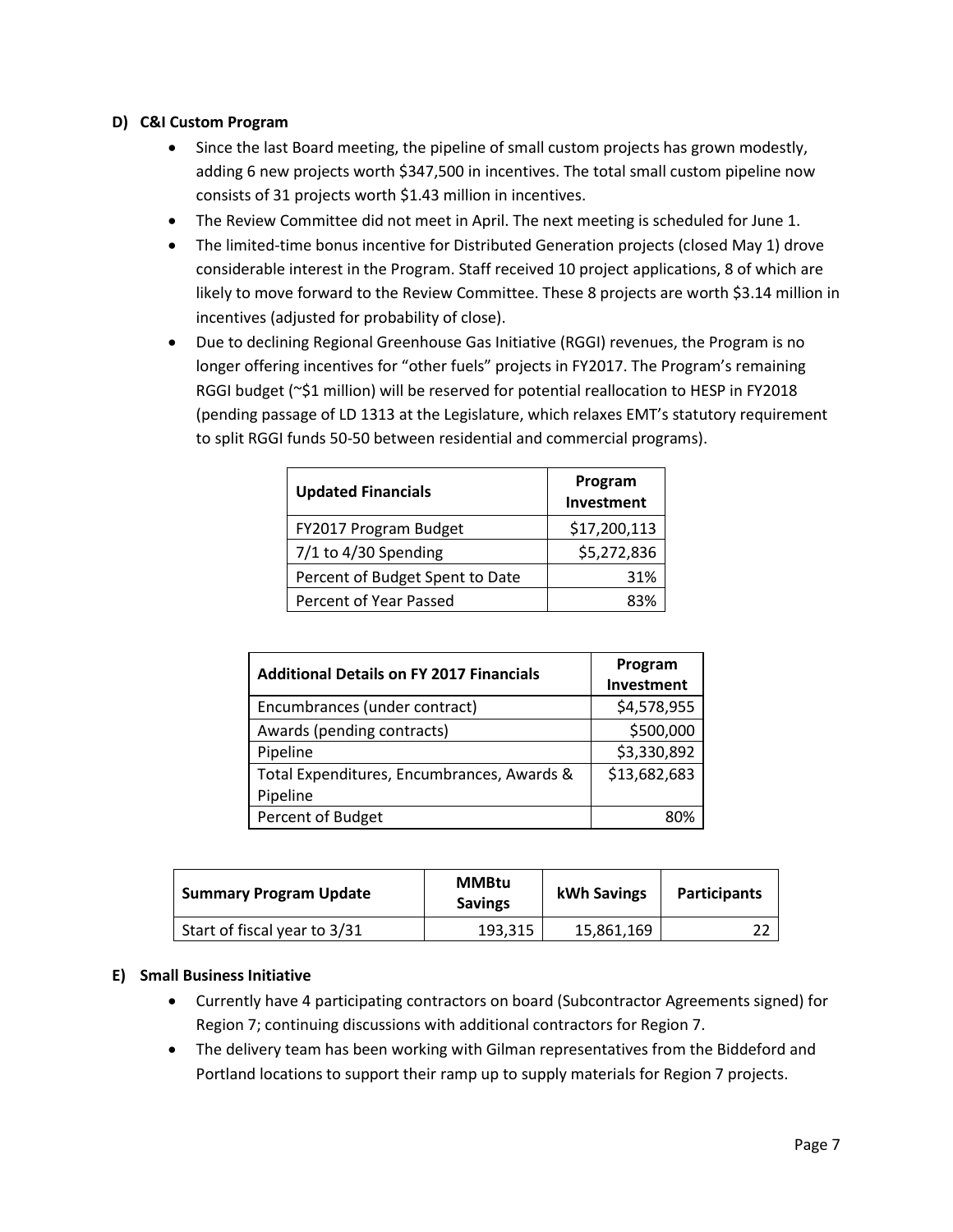- Projects have started in Region 7, with 15 pre-approved projects in the pipeline as of May 11.
- Field staff are successfully bringing in potential customers and working with contractors to move projects along faster in Regions 5 and 6.
- The contractor bonus incentive strategy implemented for Regions 5 and 6 through April 30 was successful, with 101 target projects completed within a 7-week period, totaling \$564,092 in incentives. The total bonus incentives paid to contractors was \$59,400 on May 8.
- SBI Pipeline growing steadily. As of May 11, there were 129 projects in the pipeline for all regions representing \$746,228 in incentives, broken out by region below:
	- i. Region 5: 39 projects in pipeline (representing \$203,004 in incentives and 334,573 kWh savings).
	- ii. Region 6: 75 projects in pipeline (representing \$474,471 in incentives and 799,083 kWh savings).
	- iii. Region 7: 15 projects in pipeline (representing \$68,753 in incentives and 108,805 kWh savings).
- Customer outreach underway in Region 7. The delivery team is utilizing CMP customer data for small businesses (SGS rate classes) to plan and conduct targeted outreach in Region 7.



| <b>Updated Financials</b>       | Program<br>Investment |
|---------------------------------|-----------------------|
| FY2017 Program Budget           | \$2,203,926           |
| $7/1$ to 4/30 Spending          | \$977,767             |
| Percent of Budget Spent to Date | 44%                   |
| Percent of Year Passed          | 83%                   |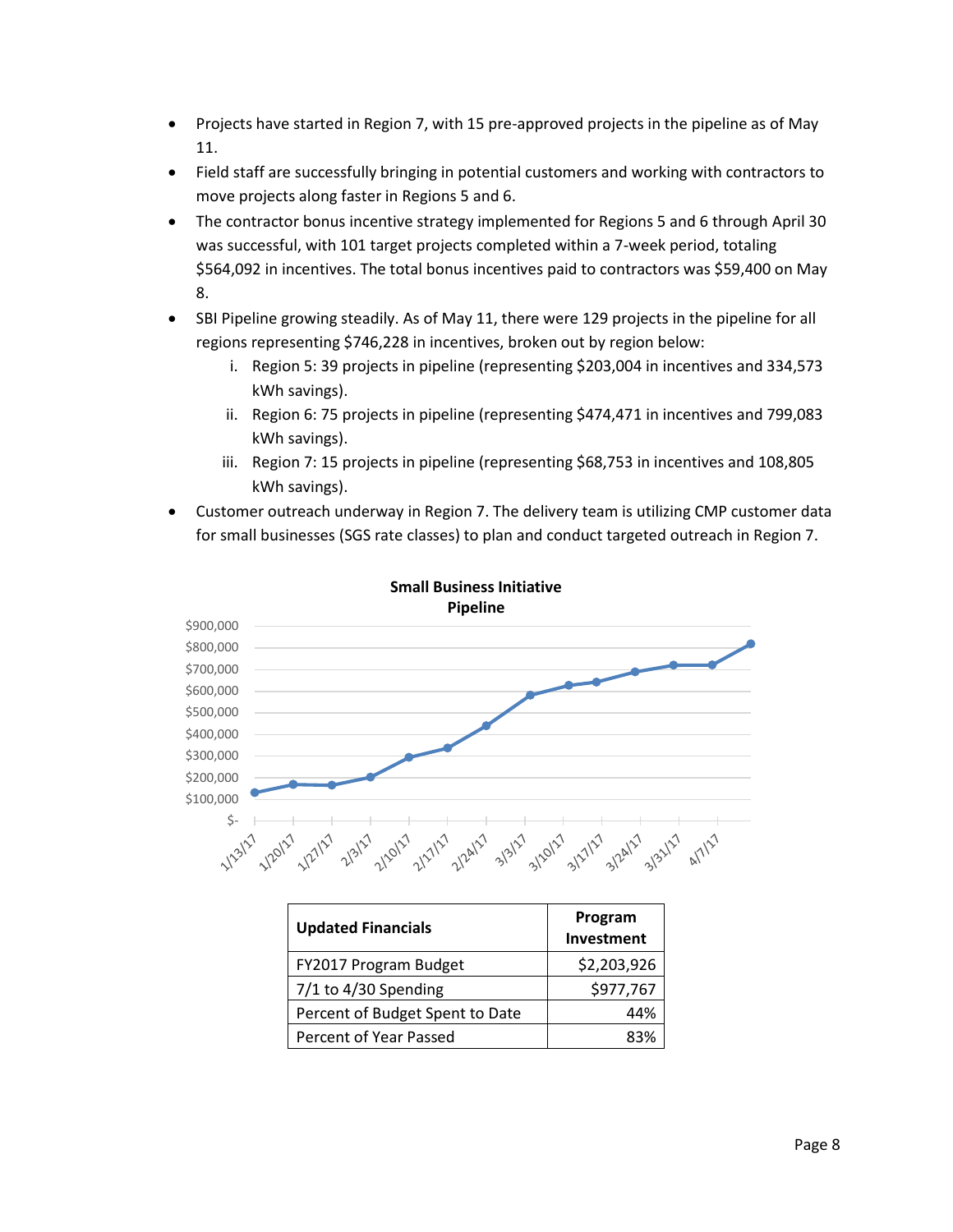| <b>Summary Program Update</b> | kWh Savings | <b>Participants</b> |
|-------------------------------|-------------|---------------------|
| Start of fiscal year to 3/31  | 265,357     | 56                  |

## **F) Commercial New Construction – Maine Advanced Buildings Program**

- 8 projects under MOU representing \$708,531 in incentives.
- 2 additional projects have been submitted (MOU documents being prepared) representing \$101,500 in incentives
- 12 additional projects being tracked not yet under MOU, representing \$154,245 in incentives (weighted estimate).
- The delivery team conducted site visits for 2 ongoing projects, including the Gieger project in Lewiston on March 24, and the York Community Auditorium project at York High School on April 10.
- The delivery team has been following up with design teams regarding projects that have been tracked in the pipeline for several months, but have not moved forward with MAB yet. The delivery team is continuing to follow up on new project leads as identified.

| <b>Updated Financials</b>       | Program<br>Investment |
|---------------------------------|-----------------------|
| FY2017 Program Budget           | \$1,853,073           |
| $7/1$ to $4/30$ Spending        | \$387,429             |
| Percent of Budget Spent to Date | 21%                   |
| Percent of Year Passed          | 83%                   |

| <b>Additional Details on FY 2017 Financials</b> | Program     |
|-------------------------------------------------|-------------|
|                                                 | Investment  |
| Awards (pending contracts)                      | \$810,031   |
| Pipeline                                        | \$255,745   |
| Total Expenditures, Awards & Pipeline           | \$1,453,205 |
| Percent of Budget                               | 78%         |

| <b>Summary Program Update</b> | <b>MMBtu</b><br><b>Savings</b> | <b>kWh Savings</b> | <b>Participants</b> |
|-------------------------------|--------------------------------|--------------------|---------------------|
| Start of fiscal year to 3/31  | 1.330                          | 517,552            |                     |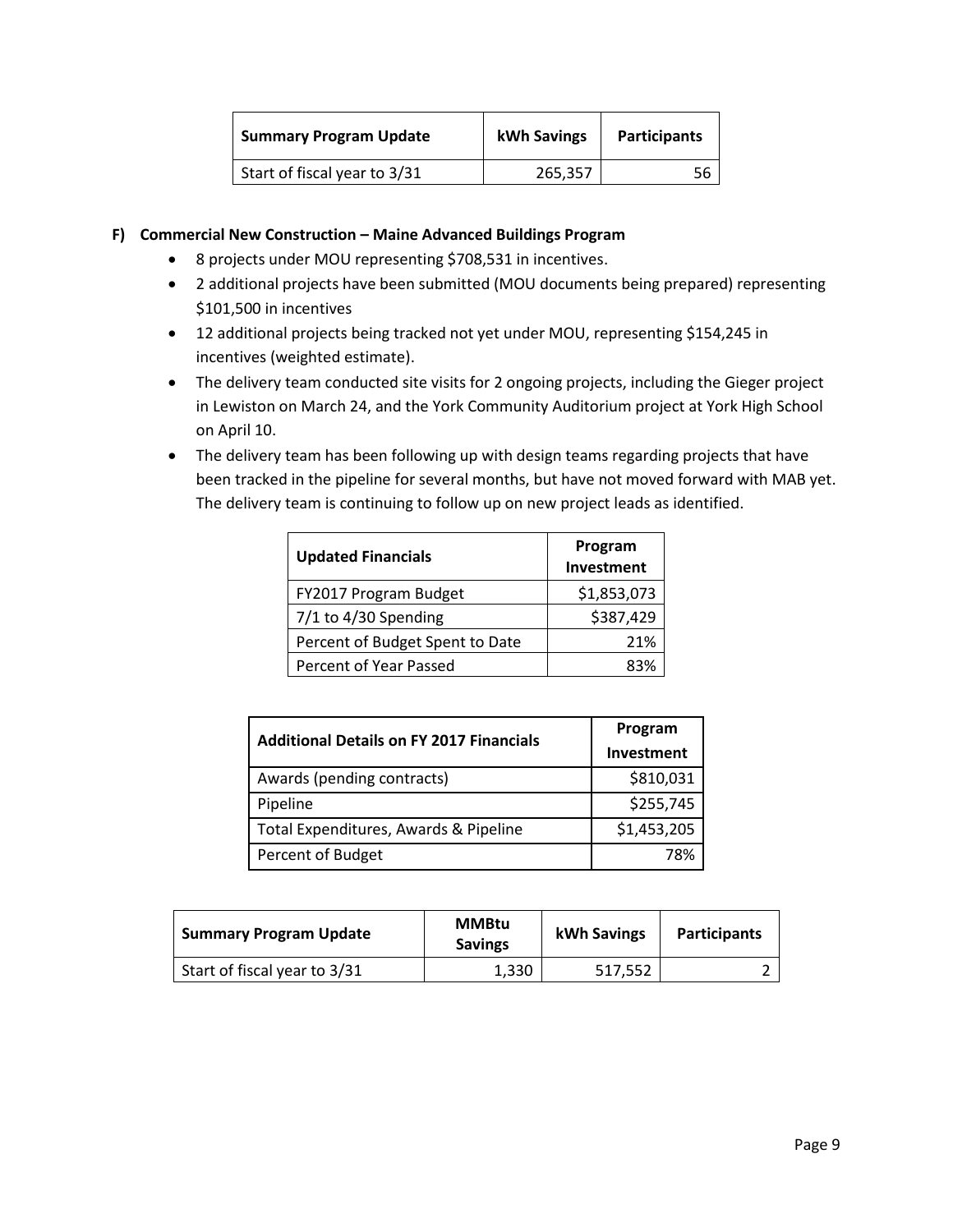#### **G) Home Energy Savings Program**

- April is typically among the slowest months for market based heat pump and weatherization activity, and this year is no exception.
- More than 480 residential projects were supported in April bringing the total to more than 6,850 homes with 5/6th of the year transpired.
- HESP rebate amounts accompanied private investment leading to \$2.8 million worth of efficiency measures in April bringing fiscal year total investment in residential energy efficiency projects statewide through HESP to \$39.8 million.
- Rebates were issued toward the installation of 204 "first" and 94 "second" unit/zone ductless heat pumps in April, similar to prior years and consistently the slowest months of sales for heat pumps.
- 30 loans were closed in March, supporting \$233,300 in efficiency projects. New application PACE loan underwriting is temporarily suspended due to issues at the service provider, but anticipated to resume by September. Unsecured Energy Loans continue to be available and remain a popular product offering.
- A total of 351 loans have been closed this fiscal year supporting more than \$2.7 million in residential projects.



#### **HESP Weekly Paid Rebates**

| <b>Updated Financials</b>       | Program<br>Investment |
|---------------------------------|-----------------------|
| FY2017 Program Budget           | \$11,350,695          |
| $7/1$ to 4/30 Spending          | \$6,388,077           |
| Percent of Budget Spent to Date | 56%                   |
| Percent of Year Passed          | 83%                   |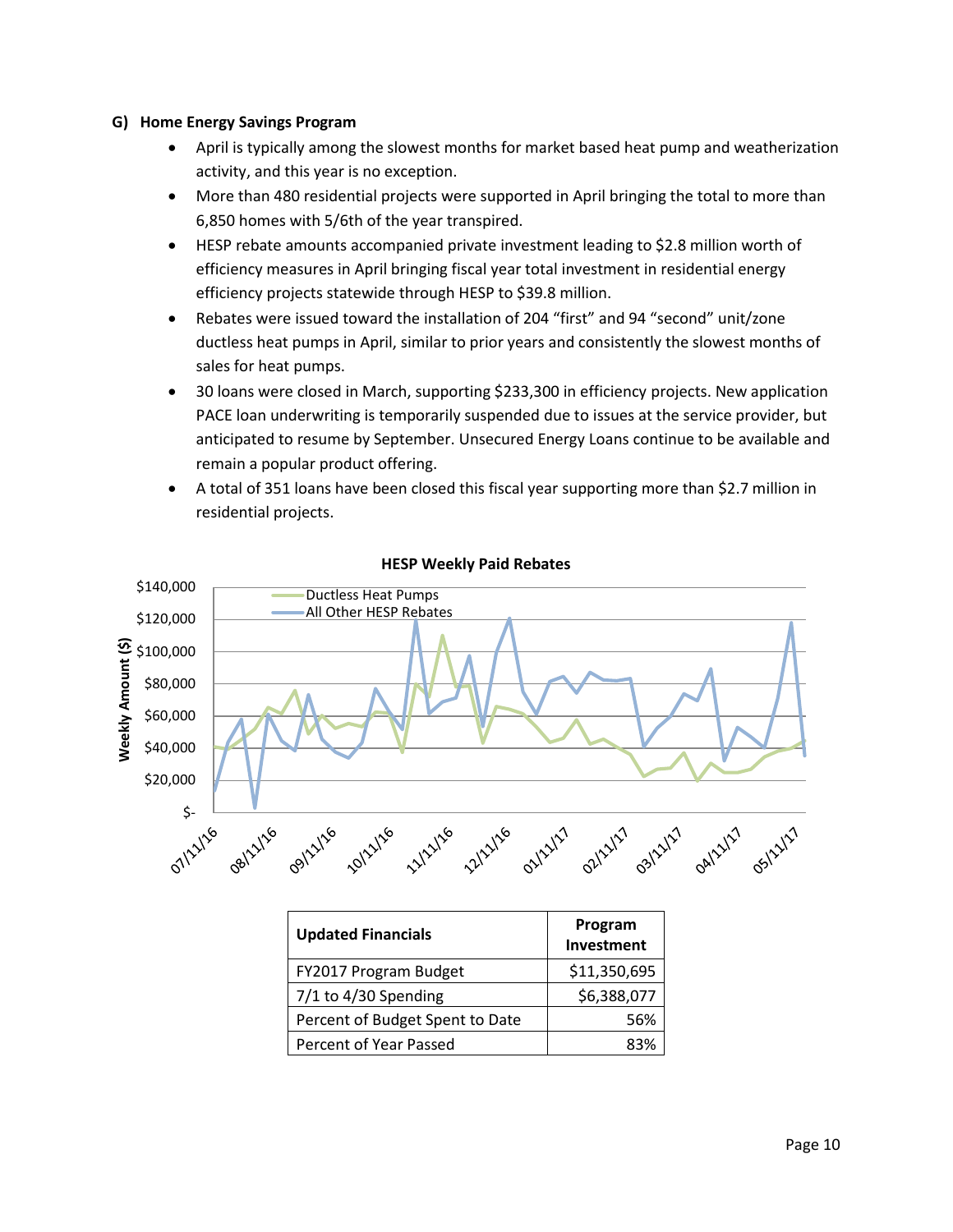| <b>Summary Program Update</b> | kWh Savings | <b>MMBtu</b><br><b>Savings</b> | <b>Measures</b> |
|-------------------------------|-------------|--------------------------------|-----------------|
| Start of fiscal year to 3/31  | 8,208,347   | 77.609                         | 6.218           |

| Project Type (through 3/31) | Units |
|-----------------------------|-------|
| Electric Measures           | 3,796 |
| All Fuels Measures          | 2.42. |

#### **H) Consumer Products Program**

- The Program began offering an instant rebate for heat pump water heaters through distributors on March 1. Manufacturers are also providing limited-time discounts. Volume has significantly increased as a result.
- The Program is providing a promotional incentive, above the base incentive, for retailers that provide preferential off-shelf placement (in-aisle and end cap displays) of certain LED bulbs. Sales volumes for these bulbs appear to be increasing.



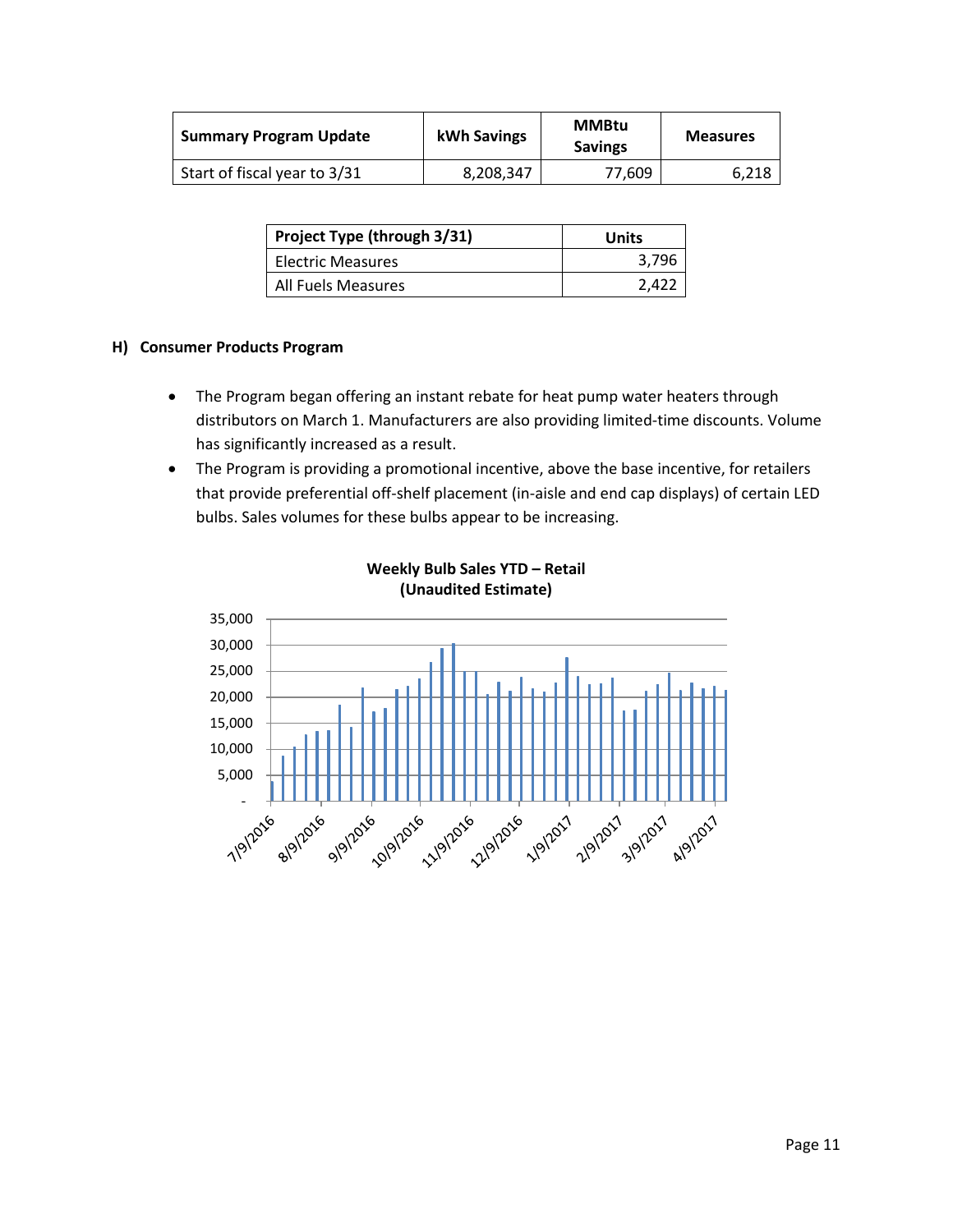

#### **Weekly Bulb Sales YTD – Distributor (Unaudited Estimate)**

| <b>Updated Financials</b>       | Program<br>Investment |
|---------------------------------|-----------------------|
| FY2017 Program Budget           | \$11,405,310          |
| $7/1$ to 4/30 Spending          | \$5,177,231           |
| Percent of Budget Spent to Date | 45%                   |
| Percent of Year Passed          | 83%                   |

| <b>Summary Program Update</b> | kWh Savings | Appliance<br><b>Rebates</b> | <b>Light Bulbs</b> |
|-------------------------------|-------------|-----------------------------|--------------------|
| Start of fiscal year to 3/31  | 24,128,366  | 9.788                       | 805,762            |

## **I) Low-Income Initiatives (electric, natural gas, and all fuels)**

- The Food Pantry Program has been very successful distributing LED bulbs and kitchen aerators.
- LIHESP Highlights:
	- $\circ$  April was the biggest LIHESP month to date. 59 homes received basic weatherization under LIHESP bringing the total this fiscal year to 283 participating homes. May is on track to have a similar number of upgrades completed.
	- o LIHESP had 16 homes take advantage of the "80% up to \$2,000" heat pump incentive in April bringing the total since January to 24. May is anticipated to exceed April in uptake.
	- o With the jump in activity in recent months, the program had 37 contractor companies complete measures in LIHESP homes in 122 different towns from Eagle River to Starks to York.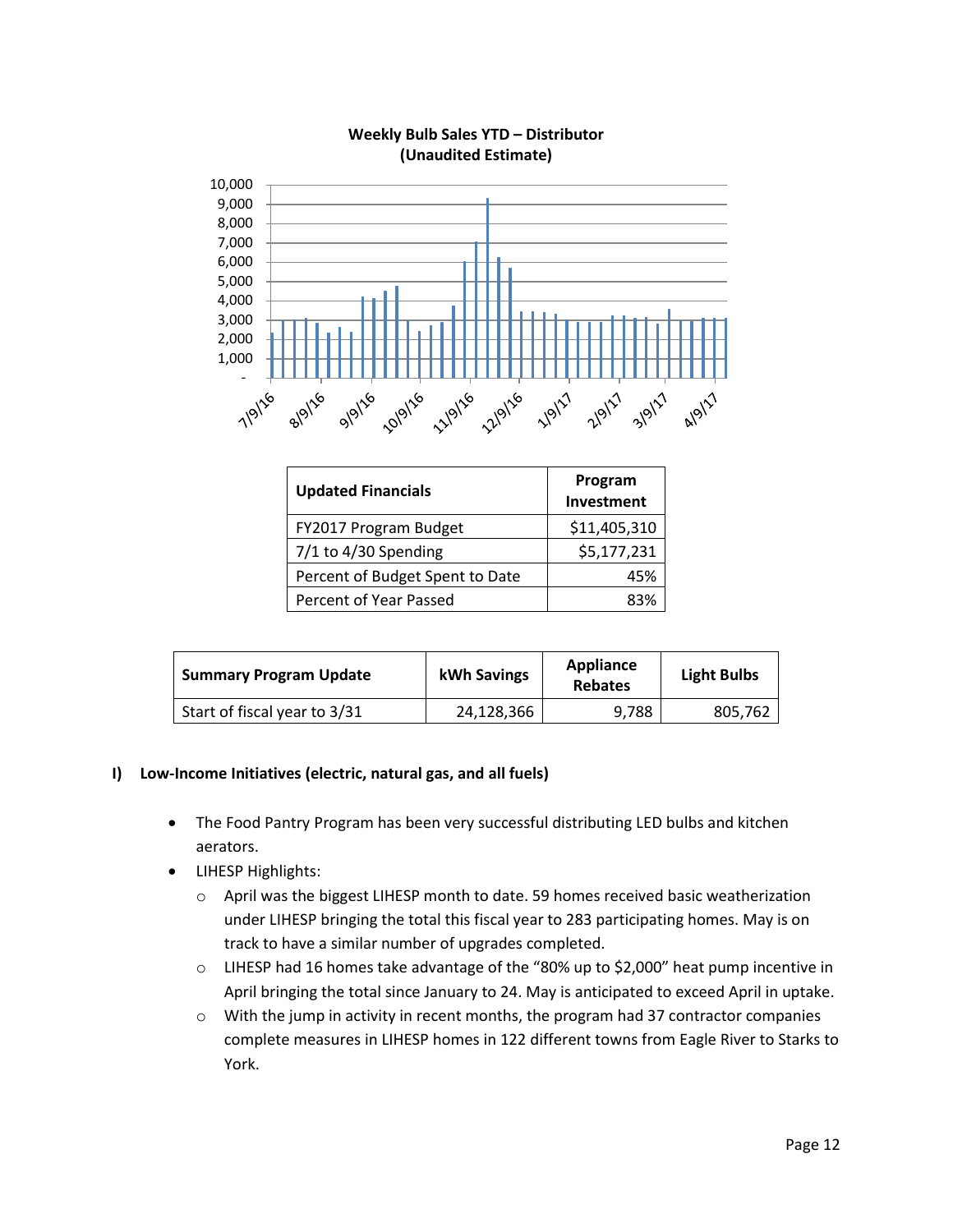

| <b>Updated Financials</b>       | Program<br>Investment |
|---------------------------------|-----------------------|
| FY2017 Program Budget           | \$5,846,418           |
| $7/1$ to $4/30$ Spending        | \$1,762,206           |
| Percent of Budget Spent to Date | 30%                   |
| Percent of Year Passed          |                       |

| <b>Summary Program Update</b> | kWh Savings | <b>Direct Installs</b> |
|-------------------------------|-------------|------------------------|
| Start of fiscal year to 3/31  | 8,375,848   |                        |

| Other Initiatives (through 3/31) | Units   |
|----------------------------------|---------|
| <b>LIHESP</b>                    | 202     |
| AMP DIY Kits                     | 280     |
| <b>Direct Mailings</b>           | 3,187   |
| <b>Food Pantry Bulbs</b>         | 316,602 |

#### **J) Strategic Initiatives (Cross Cutting)**

- **I. Evaluation, Measurement, and Verification (EM&V)**
- Efficiency Maine held a kickoff meeting for the heat pump water heaters impact evaluation (May 12).
- The 4th Quarter TRM updates were published. 2018 TRM updates underway.

#### Page 13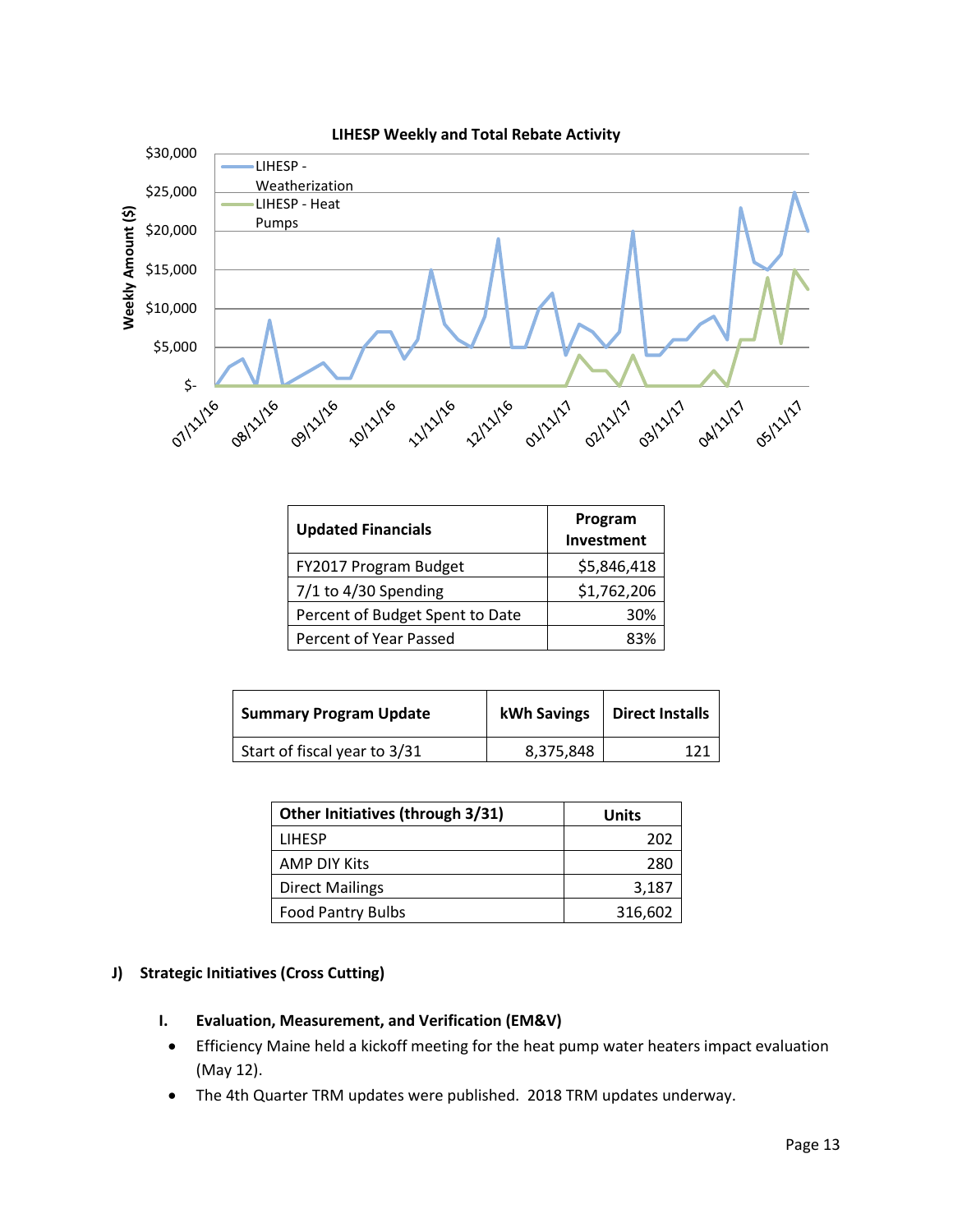- Evergreen Economics completed their analysis of Efficiency Maine's portfolio for the compliance period from  $6/1/16 - 5/31/17$ .
	- o "Evergreen confirmed that the Trust's DRV [Demand Reduction Value] is estimated at 80 percent confidence with ±8.70 percent relative precision at the portfolio-level for the compliance review period of June 1, 2016 to April 1, 2017. Furthermore, Evergreen found that the Trust's DRV is compliant with the ISO-NE statistical precision requirements."
- Michaels Energy completed a review of the Trust's Call Centered administered near realtime appliance program survey. Survey was deemed appropriate for use in future third party evaluations with some recommended modifications that are being incorporated.

## **II. Innovation**

- The Innovation Working Group held a meeting to discuss results-to-date of the two on-going Innovation pilots and to review four potential pilot ideas. The group includes Don Lewis, Herb Crosby, Michael Stoddard, Andy Meyer, and James Leyko.
	- o The team has logging data from September to April for the Commercial Heat Pump Water Heaters pilot. The Trust plans to gather 12 months of data.
	- $\circ$  The Building Tune-up pilot identified 65 opportunities at the 10 facilities. The team is sending out SOWs to the participants.
	- $\circ$  The Trust is working with the working group to issue a Program Opportunity Notice for one of the pilot ideas discussed at the meeting.

## **III. Forward Capacity Market**

• FCM M&V Certification was submitted to ISO-NE (May 19).

# **3. Administration and Finance Highlights**

#### **A) Administration**

No news to report this month.

#### **B) Financial**

#### Revenues

 Total new revenues from state and regional sources through the end of April were \$45.5 million, up from \$36.8 million last month. An additional \$1.1 million in revenue has been received year-to-date on interest from outstanding loans, the NTA pilot project, and other miscellaneous revenues. \$446,405 in the form of interfund transfers to the Administration Fund has been accounted for as "revenue" year-to-date, representing no change from last month. The outstanding balance for revenues is \$2.8 million for the remainder of the fiscal year, not including interfund transfers.